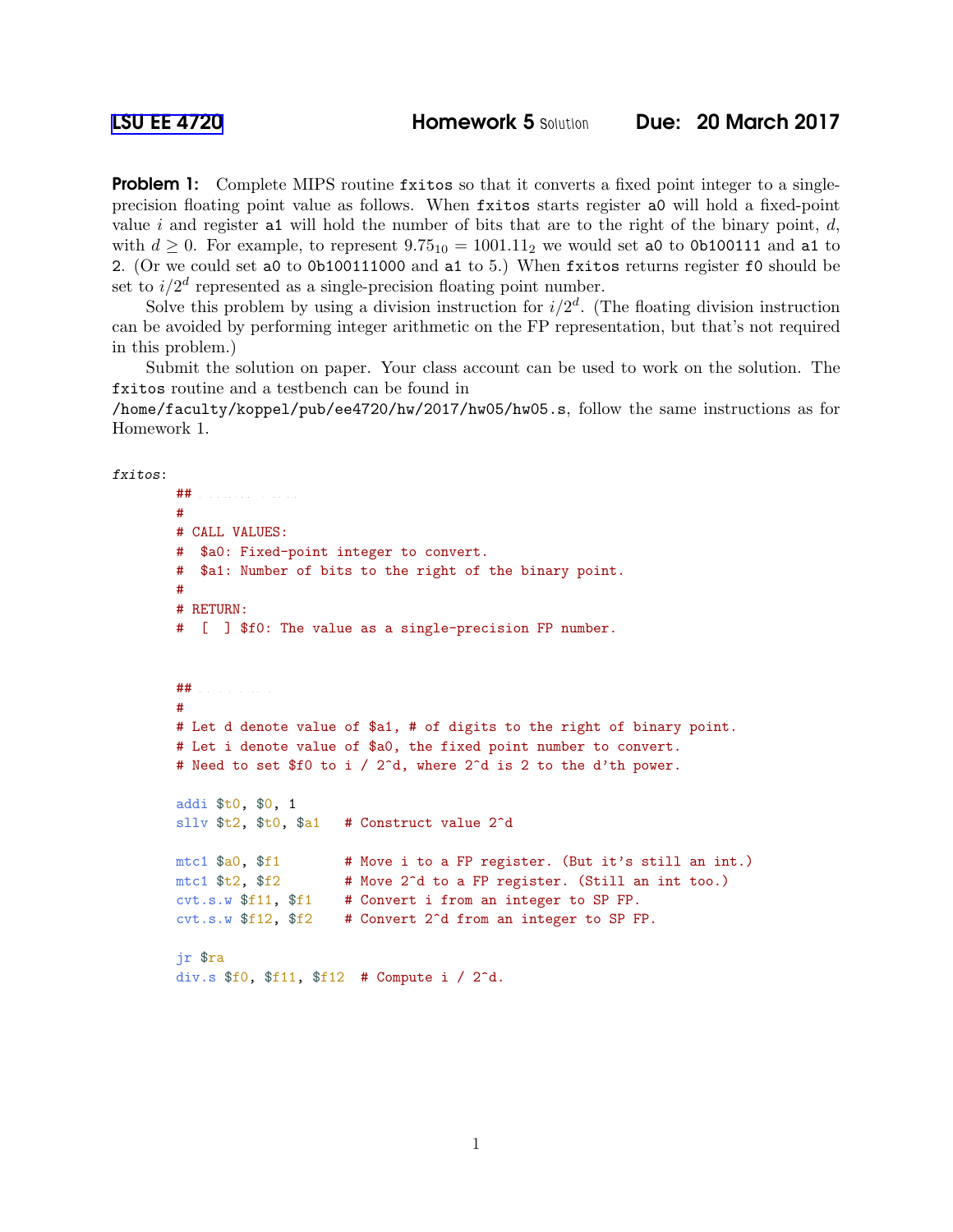**Problem 2:** Appearing below is the MIPS hardware needed to implement bgezall from the solution to Homework 3. Recall that with bgezall the delay-slot instruction is annulled if the branch is not taken. Modify the hardware for new instruction bgezalllsu which executes like bgezall when the branch target is at or before the branch, but when the target is after the branch the delay-slot instruction is annulled when the branch is taken and allowed to execute normally if the branch is not taken. The opcode and rt values are the same as for bgezall. *Hint: this can be done with very little hardware, a gate or two, if that.*



*Solution appears above. Whether the branch target is before or after the branch can be determined by looking at the sign bit of the immediate value, which is bit 15 of* ID.IR *and is labeled* backward *in the diagram above. If that bit is*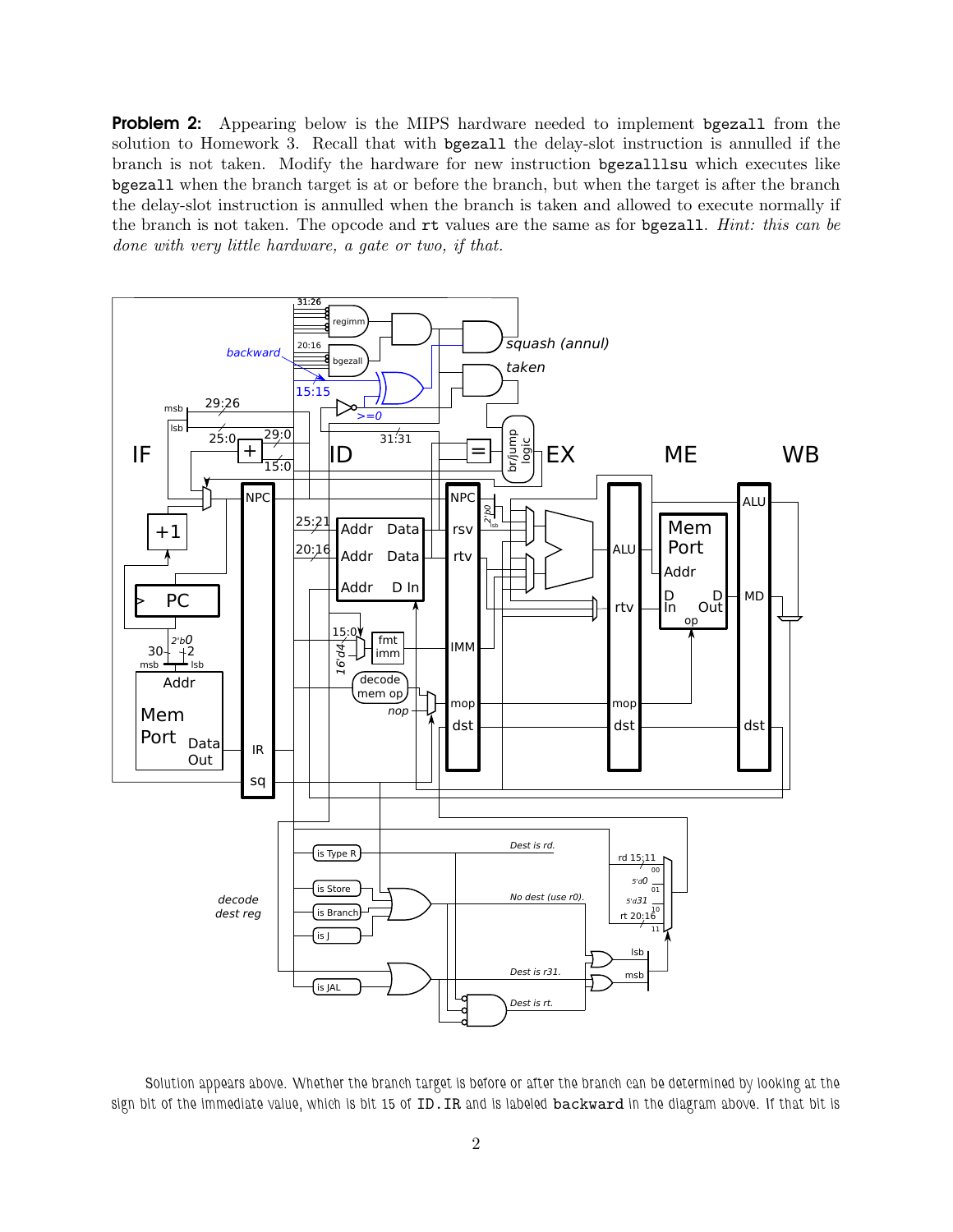1 *it means the immediate is negative and so the branch target is before the branch (to be 100% precise, it means that the branch target is before the delay slot instruction). Branch* bgezalllsu *is taken if* rsv *is not positive, that condition is provided at the output of the NOT gate and labeled* >=0 *above. Based on the description of* bgezalllsu *given in the problem statement, the delay-slot instruction should be annulled (squashed) if the XOR of these two conditions is true.*

*Note that in the solution to Homework 3 Problem 1 the NOT gate used to determine the branch-taken condition is shown there as a bubble at an input to the* TAKEN *AND gate. Here it is shown as a free-standing NOT gate so that its value can be used for the XOR. The* TAKEN *signal itself could have been used instead of the NOT gate output, but that would have resulted in a slightly longer critical path. Since a synthesis program could easily optimize the logic the variation to use is the one that's easier for humans to understand.*

**Problem 3:** Suppose that an analysis of the execution of benchmark programs on our pipelined MIPS implementation shows that over 75% of bypassed values can be represented with 12 bits or fewer. A low-cost implementation takes advantage of this fact by using 12-bit bypass paths.

(*a*) The control logic below is intended for bypass paths that can bypass a full 32-bit value. Modify the control logic shown so that it works for 12-bit bypass paths. In your modified hardware add a stall signal to be used when values are too large to be bypassed.

- Indicate which parts of the added logic, if any, may lengthen the critical path.
- As always, avoid costly or slow hardware.

Attention perfectionists: An Inkscape SVG version of the implementation below can be found at <http://www.ece.lsu.edu/ee4720/2017/mpipei3c.svg>.

*Solution starts on next page.*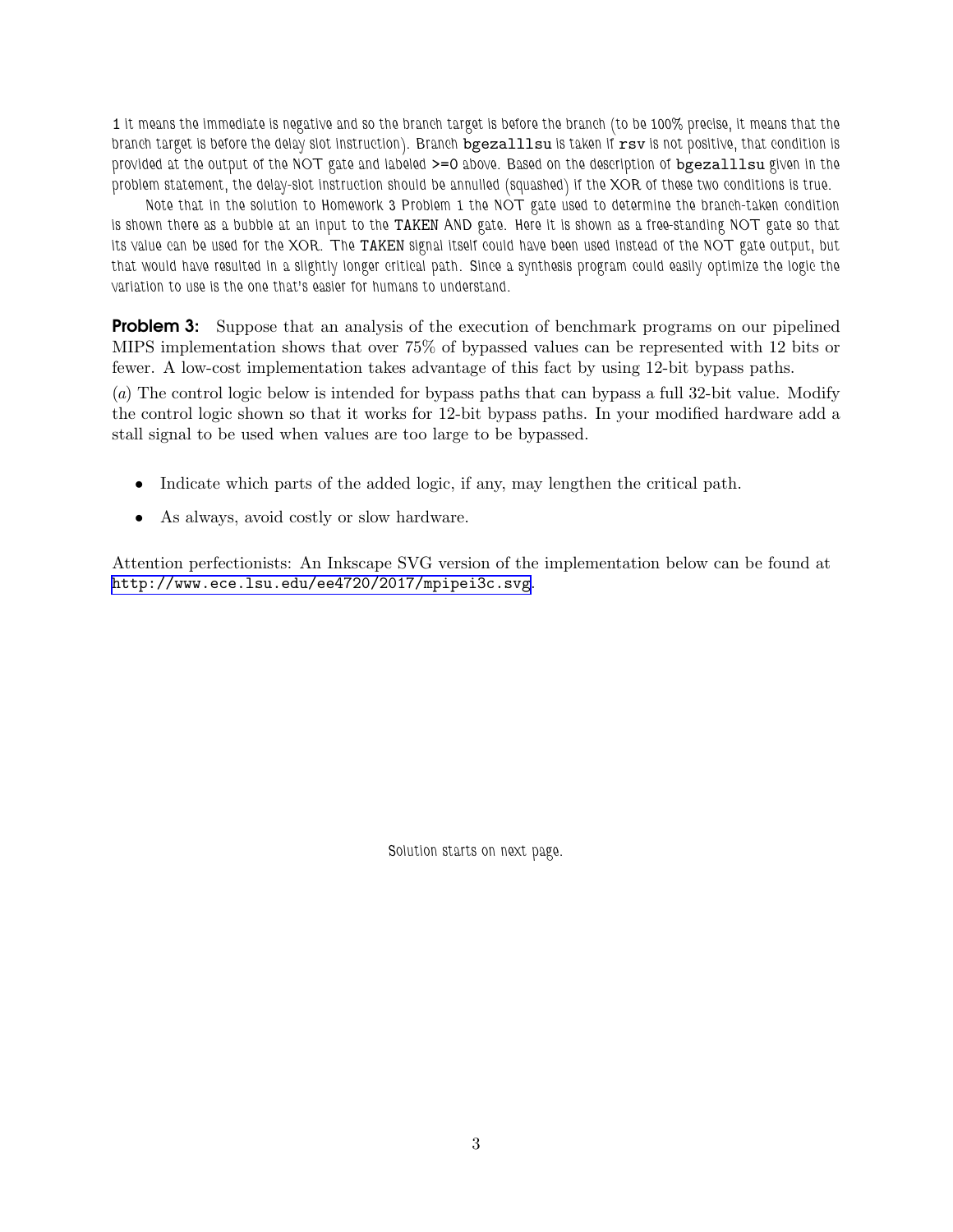

*Solution appears above. Logic has been added at the output of the ALU (in the EX stage, shown in green) that checks whether the value is too big for the 12-bit bypass paths. It does so by checking whether bits 31 through 11 are either all* 0 *(a small positive value) or all* 1 *(a small negative value). (The reason that bits 31:11 rather than 31:12 are checked is to make sure that the sign bit of the 12-bit bypassable portion matches the parts that we won't bypass.) If the* value at the output of the ALU is too big to bypass then the output of the NOR gate is 1, that signal is put in the abig *(ALU output is big) pipeline latch.*

*Added control logic, shown in blue, checks this* abig *signal. If* ByME *is* 1 *that means the instruction in* ID *will need to use the* ByME *bypass path in the next cycle (when it is in* EX*). The upper blue AND gate checks whether the value in* EX *is too large to bypass, if so the stall signal is* 1*. If the instruction in* ID *will need to use the* ByWB *path and the* abig *bit in the* ME *stage is 1 we will also need to stall.*

*This logic only works for dependencies to the* rt *register (of the instruction in ID)*, and only when the producing *instruction (the instruction in* EX *or* ME *while the consuming instruction is in* ID*) uses the ALU (not the memory port) to produce a value. See the examples below.*

*It would be a simple matter—simple enough for a midterm exam problem—to modify the logic to handle a dependency to the* rs *register of the instruction in* ID*, such as Example II below. On the other hand, bypassing for a* lw *is hopeless due to our usual critical path assumptions.*